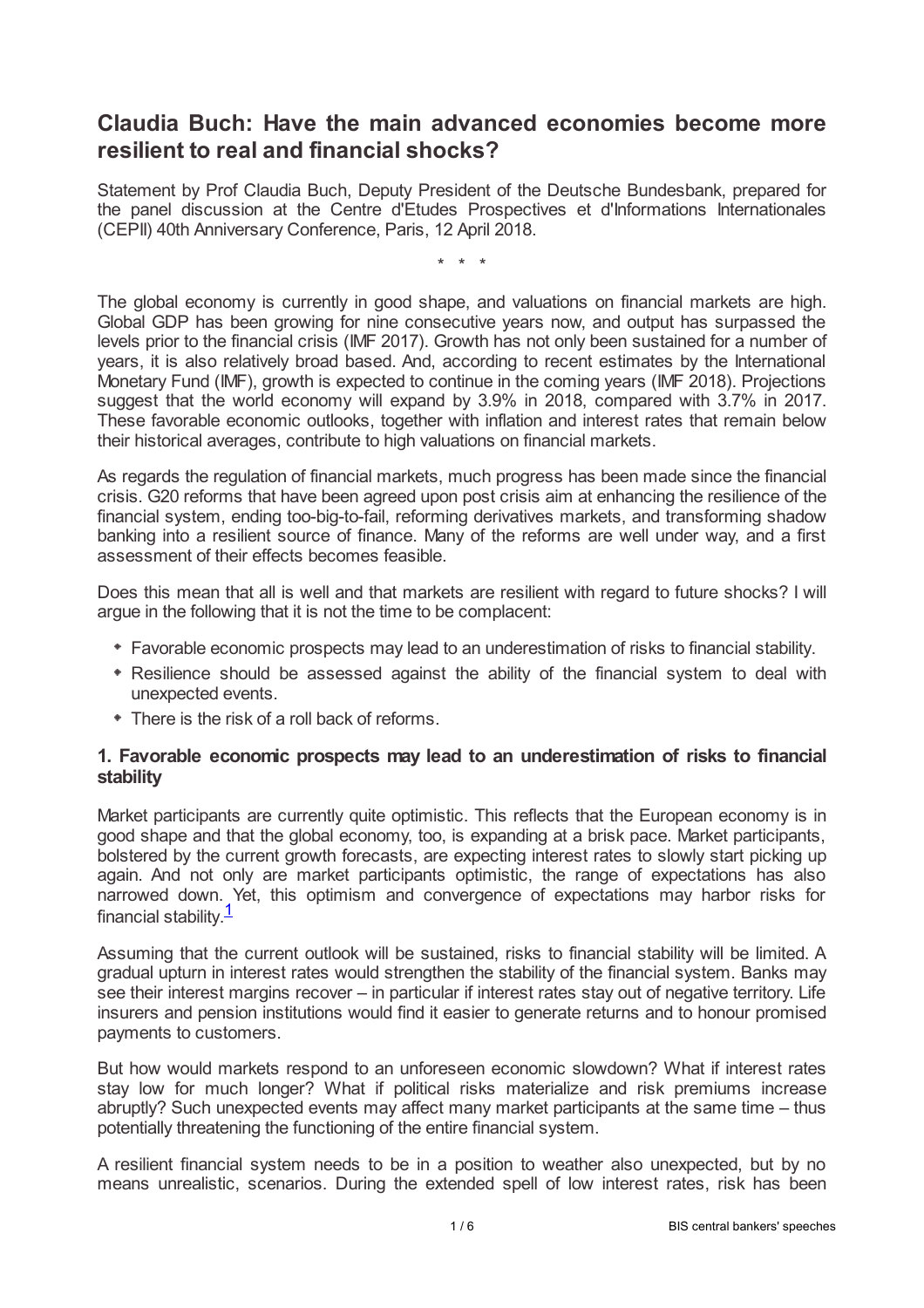growing in the global financial system. Low interest rates and strong growth might cause risks to be underestimated. These risks can be mutually reinforcing in the financial system. Therefore, the resilience of the financial system might be overstated.

The good economic conditions might lead markets participants to ignore the risks of scenarios involving heavy losses. Gazing into the rear view mirror for too long increases the risk of overlooking hazards on the road ahead. The longer booms persist, the greater the inclination to extrapolate current trends, and the weaker are incentives to take precautions against unforeseen events. If the real economy takes a worse path than expected, that would also drive up credit risk.

<span id="page-1-0"></span>In Germany, for example, the number of insolvencies has almost halved in the past years, dropping from just over 39,300 in the year 2003 to a little more than 20,000 in the year 2017 (Federal Statistical Office of Germany [2](#page-4-1)018). $\frac{2}{5}$  To put that number into perspective: There are just over 11,000 municipalities in Germany. Hence, there has been an average of less than two insolvencies per municipality. Reflecting these numbers, credit risk provisioning for German banks is currently at record lows. Moreover, we know from empirical studies that entry and exit of firms is an important mechanism behind innovation and, ultimately, economic growth (Foster, Grim, Haltiwanger, and Wolf 2018).

Yet, low default rates on loans are a backward-looking indicator and do not provide a good proxy for future risks. Larger banks use their own risk models to assess risks as a basis for their capital requirements. These banks might underestimate the risks which might arise if economic activity unexpectedly worsens. This might, in turn, also lead to an underestimation of how much capital is needed to provide sufficient buffers against losses.

There are, in fact, scenarios which could hit the financial system hard.One risk scenario is a faster-than-expected upturn in interest rates. For instance, risk premiums in international financial markets might increase unexpectedly. A rapid increase in interest rates would drive up short-term funding costs and hit particularly those financial institutions that have invested into low rate, fixed term assets. In Germany, for instance, 44% of housing loans are fixed-rate mortgages with a maturity of more than ten years, this number being up from 26% at the beginning of  $2010<sup>3</sup>$  $2010<sup>3</sup>$  $2010<sup>3</sup>$  An abrupt increase in interest rates would put pressure on banks – their funding costs would go up, and their interest income would, initially, rise at a slower pace. An abrupt rise in interest rates would also send valuations down from their current high levels and thus cause losses.

<span id="page-1-1"></span>A second risk scenario is that of persistently low interest rates which would incentivize a search for yield. Empirical results for the US show that risk-taking by banks intensifies if interest rates are low for long (Buch, Eickmeier, and Prieto 2014; Dell'Ariccia, Laeven, and Suarez 2017). Also, life insurers and pension institutions would find it increasingly difficult to generate sufficient income to cover the returns that some of them have promised to pay.

### **2. Resilience should be assessed against the ability of the financial system to deal with unexpected events**

<span id="page-1-2"></span>The resilience of a financial system has two key components – buffers against risks and the risks themselves. Notwithstanding difficulties with the definition of capital and liquidity buffers, these can be measured with a reasonable degree of certainty. On average, banks' capital ratios have increased since the crisis. Within the euro area, the Tier 1 capital ratio, which is measured in relation to banks' risk-weighted assets, increased from 8.8% in the year 2008 to 14.7% in 2016  $(CGFS 2018).$ <sup>[4](#page-5-0)</sup> This raise has been achieved by a decline in total assets, a decrease in average risk-weights, and by a strengthening of banks' capital positions. Measured relative to banks' total assets, bank capital has increased to a lesser extent, from 3.7% in the year 2008 to 5.8% in 2016.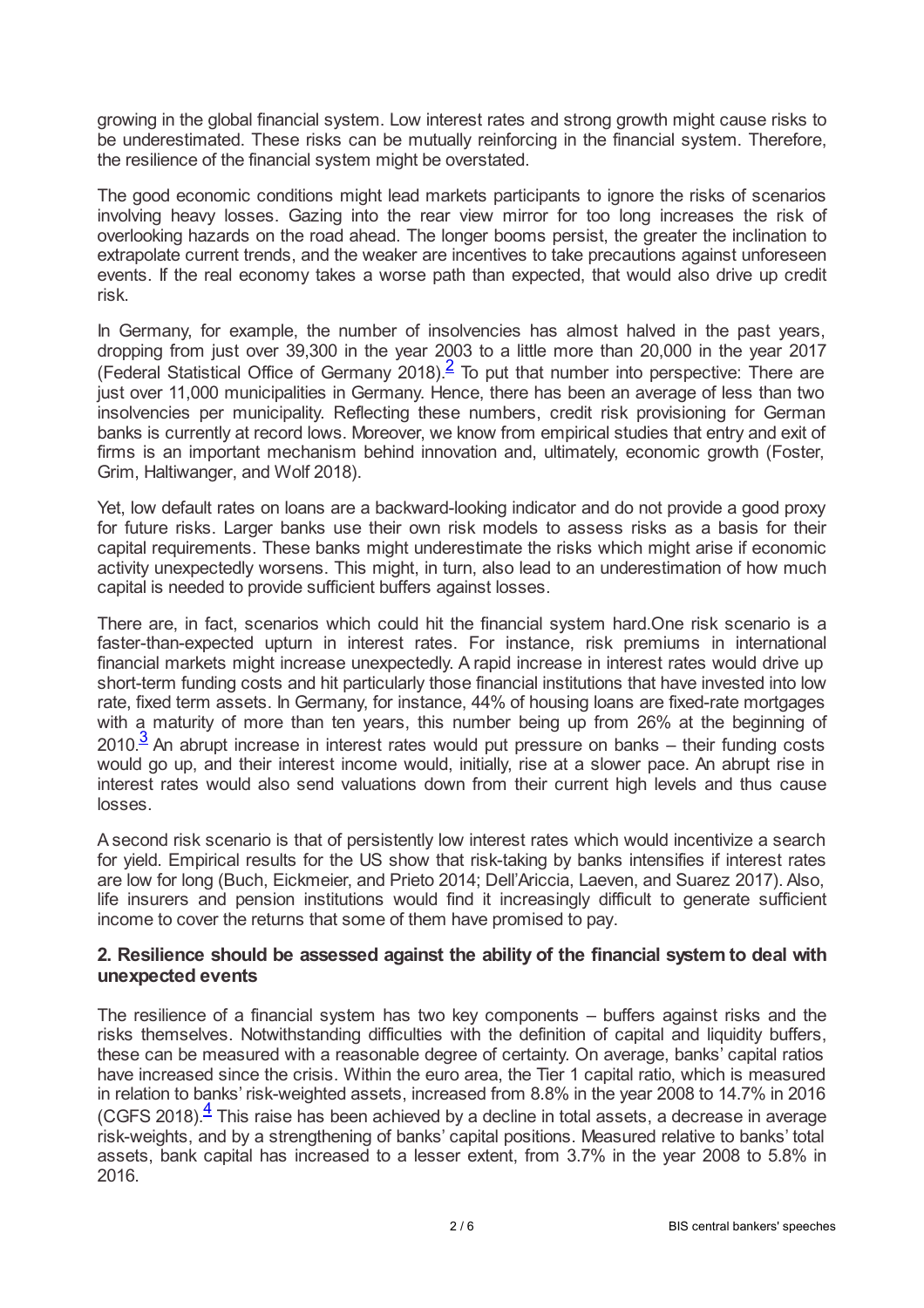Banks have also built up buffers against liquidity shocks. By the end of 2016, the Liquidity Coverage Ratio (LCR) was 130% on average in an international sample of around 90 large banks (CGFS 2018). More than 90% of those banks had already met the regulatory requirement of the LCR set at 100%. Banks' long-term resilience against liquidity shocks has also substantially improved. In particular, the Net Stable Funding Ratio (NSFR) has increased significantly from 43% in 2012 to 11[5](#page-5-1)% in 2016 (CGFS2018).<sup>5</sup>

<span id="page-2-0"></span>Notwithstanding higher levels of capital in the banking sector, global debt levels remain elevated. At 144% of GDP, private non-financial sector debt has been higher in late 2017 than its pre-crisis level of 125% in 2007 (BIS 2018). This trend is explained, not least, by increased leverage in the corporate sector, particularly in emerging market economies. Complacency with regard to the resilience of the financial system is thus a risk, and assessment of debt sustainability might be overly positive.

Moreover, measuring risks and the associated losses when these risks materialize is difficult. Risks to global financial stability are genuine uncertainties, rather than well-defined risk scenarios with estimates of probabilities and losses-given-default attached to them. Writing contracts that describe all relevant contingencies and that condition the responses of the contractual parties on these outcomes is typically not feasible.

In addition, risks are highly endogenous and depend on the ability of the financial system to adjust to shocks. Seemingly small shocks can propagate in the financial system and become contagious (Allen and Gale 2000). Contagion effects can arise in the financial system whenever market participants are contractually highly interconnected or if investment strategies are very similar. In that situation, a relatively minor shock can affect the functioning of the entire financial system – with negative implications for the real economy.

The financial system needs to have sufficient buffers to be able to absorb even unexpected events, which can become mutually reinforcing in the system. Two examples can illustrate such systemic events:

First, risks stemming from an interest rate hike, revaluations in markets and increased credit losses could materialize simultaneously. Asset values might plunge; write-downs would erode equity. And, in particular, credit risk could increase if economic activity unexpectedly declines.

Second, common exposures to the same risk factor can trigger systemic risks. Take one example based on the German financial system. One of the German banking system's strengths is its large number of smaller credit institutions operating directly within the regions in which they are based. Yet, the bulk of Germany's smaller credit institutions – its credit cooperatives and savings banks – are highly exposed to interest rate risk. This might undermine stability precisely when interest rates climb more briskly and more strongly than anticipated. Small though these institutions may be individually, together they account for a significant share – roughly 50% – of lending to domestic enterprises and households (Deutsche Bundesbank 2018).<sup>[6](#page-5-2)</sup> If those institutions were to run into difficulties, the repercussions for the economy as a whole could be severe.

<span id="page-2-1"></span>Generally, resilience with regard to such systemic events should be measured with regard to the mechanisms that are in place to deal with losses. Equity capital, for example, provides an ex ante insurance mechanism. Whenever risks materialize, the value of equity adjusts, and dividend payments can be suspended. Thereby, equity investors bear upside and downside risks. Standard debt contracts, in contrast, are insensitive to the borrower's situation. Risks are not shared unless the debtor enters insolvency proceedings and unless risk sharing occurs through haircuts. Insolvency proceedings, however, are often inefficient, may create distortions if investments are postponed, and may lead to the liquidation of viable parts of businesses.

Market participant needs to hedge against negative scenarios – by making sure that they put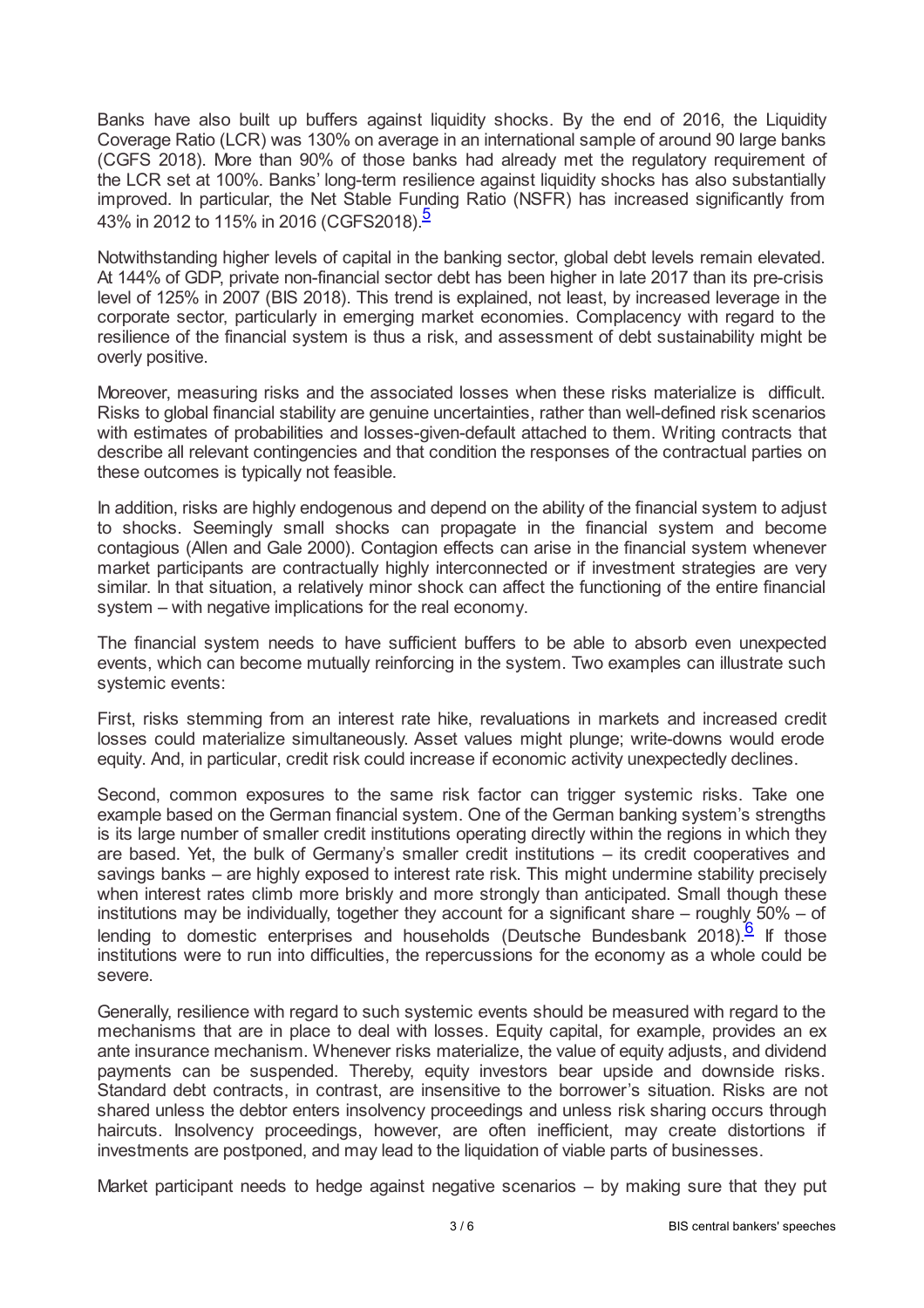enough capital into any investment and basing expectations on the most realistic scenarios possible. But what happens when risk materializes that the individual cannot readily grasp, when risks become mutually reinforcing in the system?

At the system level, the credibility of regimes for the recovery and resolution of financial institutions is a crucial element of resilience. In 2011, the Financial Stability Board published an international standard for sound resolution regimes: the "key attributes of effective resolution schemes for financial institutions" (FSB 2011). Their overall aim is to establish a framework that allows for systemically important financial institutions to exit the market without endangering financial stability. In particular, the burden of losses should be shifted from taxpayers to shareholders and creditors. This reduces moral hazard and funding advantages due to public bail-outs.

While the "key attributes" are applicable to all kind of financial institutions, their implementation has so far advanced mostly for banks. In the European Union, the attributes have been transposed via the Bank Recovery and Resolution Directive (BRRD) for all EU members as of 2015. For euro area countries, the Single Resolution Mechanism was established in 2016 with the Single Resolution Board as a common resolution authority. The new rules were applied for the first time in 2017. These first applications highlight shortcomings that need to be addressed (Deutsche Bundesbank 2017). For example, the decision that failing banks have reached their point of non-viability should be based on more specific criteria in order to avoid (costly) delays of the "failing or likely to fail" decision. Moreover, the first applications of the BRRDrevealed discrepancies in bail in rules according to the European resolution framework, state aid rules, and national insolvency laws. Finally, contagion risks that might emerge from banks' crossholdings of each other's liabilities can be mitigated by implementing holding restrictions.

### **3. There is the risk of a roll back of reforms**

Fading memory of the crisis and a favorable economic environment intensify pressure to relax financial regulations. The risk of a roll back of reforms is particularly acute when business models of incumbent financial institutions are under pressure as a combination of excess capacity in some markets, changing patterns of globalization, and technological change. $^{\mathsf{Z}}$ 

<span id="page-3-0"></span>Since the financial crisis, reforms have been initiated  $-$  the impact of which is now gradually making itself felt in the markets. Higher capital and resilience of the financial system are a stated objective of these reforms. We can now begin evaluating the effects of the reforms. Have they achieved their objectives? Do the reforms bring with them unintended side-effects?

Under the German presidency in 2017, the G20 have agreed on a framework for a structured evaluation of the reforms (FSB 2017). A structured evaluation is needed to gauge the costs and benefits of reforms. Such an analysis needs to take the perspective of society as a whole because not all the costs being discussed in the public arena are in fact costs to society. The costs of failures in the financial system should be borne by those who cause them – the shareholders and potentially also the creditors of financial institutions – rather than by the taxpayer. Technically speaking, the reforms aim at cutting implicit subsidies for systemic institutions. For the private sector, funding costs are thus going up. Yet, society benefits because costs of financial distress are shifted from society to the originators. Also, if financial crises occur less often and are less severe, reforms carry a lower economic and social price tag. Finally, benefits of the reforms can only be reaped over the longer term, whereas higher funding costs tend to be recognized immediately.

Evaluation, therefore, means making the costs and rewards of the reforms for society as a whole more transparent and disclosing any unintended side-effects. So far, there are no indications that the reforms have impaired the ability of the financial system to provide services and to lend to the real economy. The evaluation of the reforms should not be used as a pretext to water them down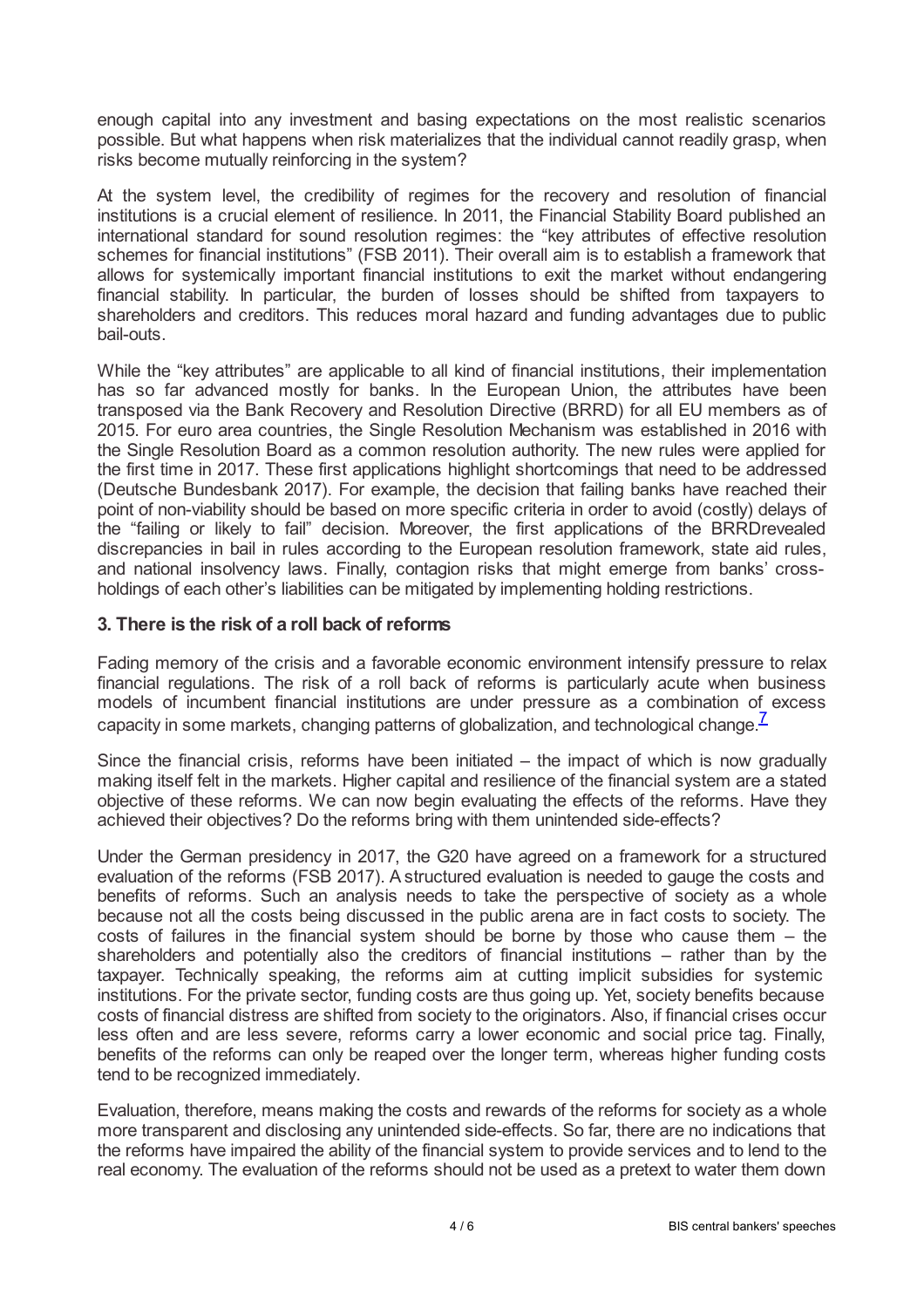or weaken the resilience of the financial system. Ultimately, a stronger, better capitalized, and more resilient financial system promises a "double dividend" in terms of growth and stability.

## **4. References**

- Allen, Franklin, and Douglas Gale (2000). Financial Contagion. Journal of Political Economy, 108(1): 1–33.
- Bank for International Settlements BIS (2018). BIS Statistical Bulletin, March 2018. Basel.
- Buch, Claudia M., Sandra Eickmeier, and Esteban Prieto (2014). In Search for Yield? New Survey-Based Evidence on Bank Risk Taking. Journal of Economic Dynamics and Control, 43: 12–30.
- Committee on the Global Financial System CGFS (2018). Structural Changes in Banking After the Crisis. CGFS Report No 60, January 2018. Basel.
- Dell'Ariccia, Giovanni, Luc Laeven, and Gustavo A. Suarez (2017). Bank Leverage and Monetary Policy's Risk Taking Channel: Evidence from the United States. The Journal of Finance, 72(2): 613–654.
- Deutsche Bundesbank (2017). Financial Stability Review, November 2017. Frankfurt.
- Deutsche Bundesbank (2018), Monthly Balance Sheet Statistics, January 2018. Frankfurt.
- Eickmeier, Sandra, Norbert Metiu, and Esteban Prieto (2016). Time-varying Volatility, Financial Intermediation and Monetary Policy, Discussion Paper 46/2016, Deutsche Bundesbank, December 2016. Frankfurt.
- Federal Statistical Office of Germany (2018). Number of business insolvencies down 6.6% in 2017 year on year, Press release 91, March 2018. Wiesbaden.
- Financial Stability Board FSB (2011). Key Attributes of Effective Resolution Regimes for Financial Institutions, October 2011. Basel.
- Financial Stability Board (2017). Framework for Post-Implementation Evaluation of the Effects of the G20 Financial Regulatory Reforms. Basel.
- Foster, L., Cheryl Grim, John C. Haltiwanger, and Zoltan Wolf (2018). Innovation, Productivity Dispersion, and Productivity Growth, NBER Working Paper 24420, National Bureau of Economic Research (NBER). Cambridge, MA.
- International Monetary Fund IMF (2017), World Economic Outlook Database, October 2017. Washington DC.
- International Monetary Fund IMF (2018), World Economic Outlook Update, January 2018. Washington DC.
- Pellegrino, Giovanni (2017). Uncertainty and the Real Effects of Monetary Policy Shocks in the Euro Area, Melbourne Institute Working Paper No 15/17, June 2017. Melbourne.
- Rajan, Raghuram G., and Luigi Zingales (2003). The Great Reversals: the Politics of Financial Development in the Twentieth Century. Journal of Financial Economics 69(1): 5– 50.
- Rajan, Raghuram G., and Rodney Ramcharan (2016). Constituencies and Legislation: The Fight Over the McFadden Act of 1927. Management Science 62(7): 1843–1859.

<span id="page-4-0"></span> $1$  For example, empirical results for the US show that monetary policy shocks affect output and investment more strongly in times of low financial market volatility than during spells of heightened volatility (Eickmeier, Metiu, and Prieto 2016). Similar results were found for the euro area (Pellegrino 2017).

<span id="page-4-1"></span> $2$  These numbers are based on data from the Federal Statistical Office of Germany available at [www.destatis.de/EN/FactsFigures/Indicators/LongTermSeries/Insolvencies/lrins01.html.](www.destatis.de/EN/FactsFigures/Indicators/LongTermSeries/%0bInsolvencies/lrins01.html)

<span id="page-4-2"></span> $3$  These numbers are based on data from the Bundesbank's MFI interest rate statistics and calculated as a share of domestic banks' credit volume with a respective fixed interest rate of the total volume (measured by the